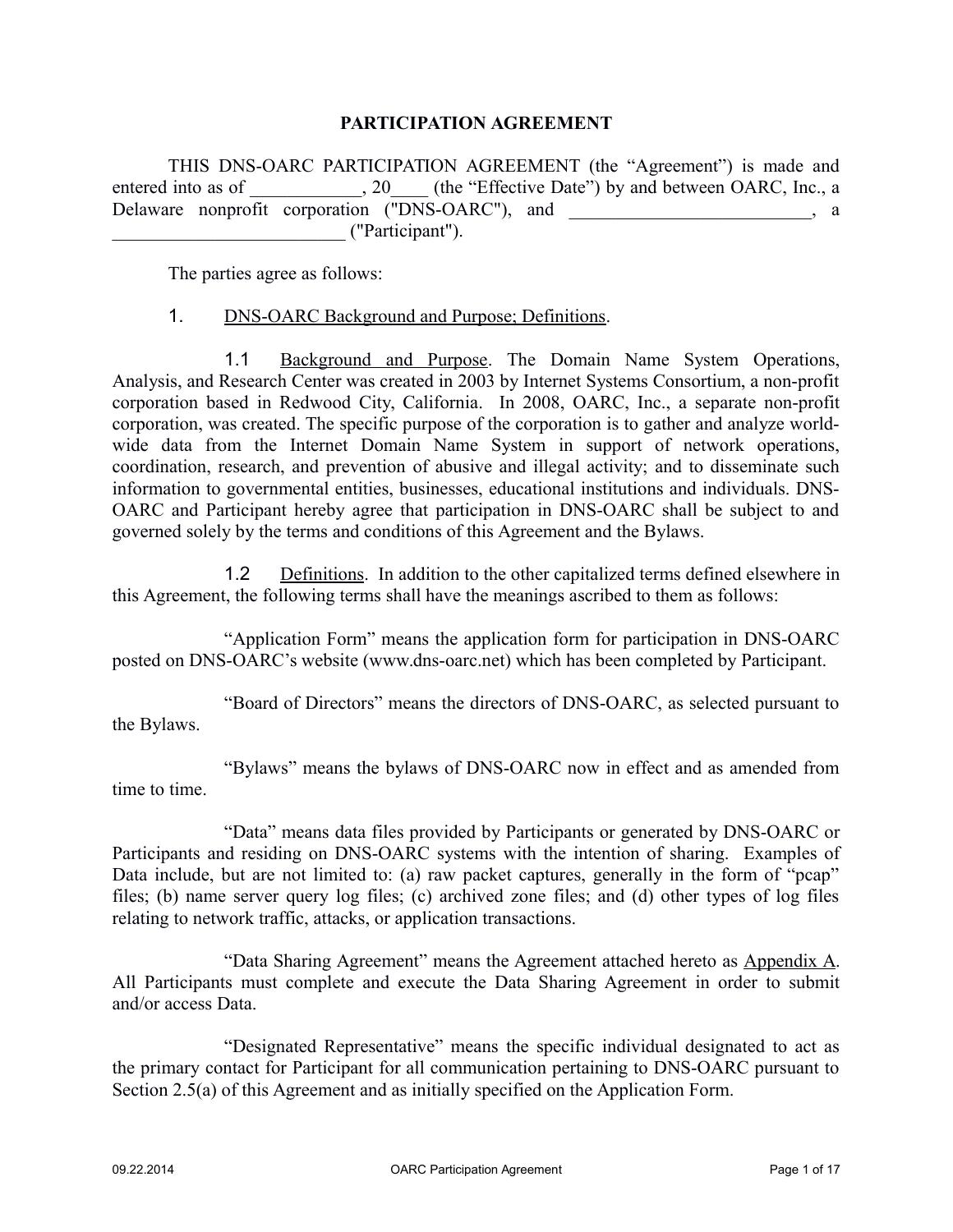"DNS-OARC" means OARC, Inc., a Delaware nonprofit corporation.

"DNS-OARC Participants" means all individuals or entities participating at any Participation Level in DNS-OARC.

"Effective Date" means the date first set forth above.

"Information" means verbal and/or written information shared with DNS-OARC Participants. Examples of Information include, but are not limited to: (a) knowledge of particular attacks or attack methods making use of DNS or affecting DNS service operators; (b) knowledge of vulnerabilities in DNS software and/or products and/or the protocol itself; (c) causes of extended outages experienced by DNS service operators; (d) advance knowledge of cutting-edge research related to the DNS; and (e) DNS-OARC Member Point of Contact details.

"Member" has the meaning assigned to it in Section 2.2(a) of this Agreement.

"Member Dues" means the annual dues payable by Participant pursuant to Section 3 of this Agreement, based upon the selected Participation Level. Member Dues may be modified from time to time by the Board of Directors pursuant to Section 3.2 of this Agreement.

"Participation Level" means the level of participation in DNS-OARC which is selected by Participant pursuant to Section 2.1 of this Agreement and initialed in Schedule A.

"Supporter" has the meaning assigned to it in Section 2.2(b) of this Agreement.

2. Participation In DNS-OARC.

2.1 Selection of Participation Level. Organizations and individuals participate in DNS-OARC as either Members or Supporters, each of which is described in Section 2.2 below. Participant hereby elects to participate in DNS-OARC at the Participation Level initialed in Schedule A. All participation in DNS-OARC shall be determined with reference to the Participation Level selected by Participant, and this Agreement shall not be effective unless and until Participant selects a Participation Level.

2.2 Description of Participation Levels. The following is a description of the two Participation Levels in DNS-OARC available.

(a) Members. To participate in DNS-OARC as a Member, an applicant must meet the general requirements set forth in Section 2.3 and elect one of the Member Participation Levels described on Schedule A. Members shall have the right to vote on any matter requiring approval of the Members pursuant to the Bylaws. Members shall have the right to submit Information to DNS-OARC and have access to Information submitted by other DNS-OARC Participants, subject to the confidentiality restrictions set forth in Section 6 below. Members shall have the right to submit and access Data only upon completion and execution of the Data Sharing Agreement.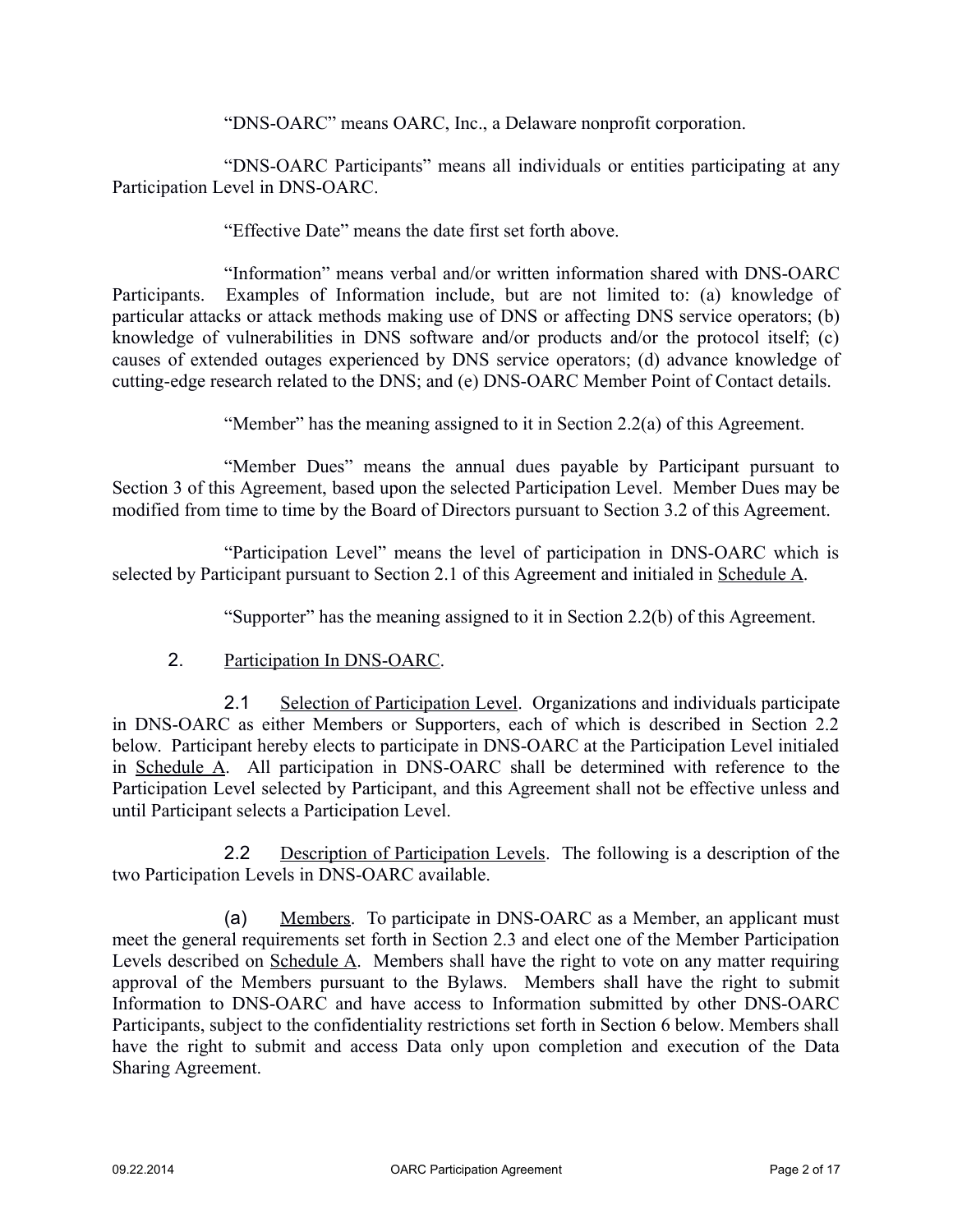(b) Supporters. To participate in DNS-OARC as a Supporter, an applicant must meet the general requirements set forth in Section 2.3 and elect the Supporter Participation Level described on Schedule A. Supporters shall NOT have the right to vote on matters requiring approval of Members or to access Information from other DNS-OARC Participants. Supporters shall have the right to submit and access Data only upon completion and execution of the Data Sharing Agreement.

2.3 Requirements for all Participation Levels. In order to participate in DNS-OARC, Participant must meet the following requirements:

(a) Participant shall be a duly formed and validly existing entity in good standing in the country in which its principal place of business is located, authorized to do business in each country in which it operates, and have the full power and authority to enter into this Agreement.

(b) Participant shall have completed the Application Form to DNS-OARC's satisfaction, including specifying its Designated Representative's name and contact information, and all information on the completed Application Form shall be true, accurate and complete as of the date of execution of this Agreement.

(c) This Agreement shall have been executed on behalf of Participant by a duly authorized representative and the Participation Level shall be indicated on Schedule A attached hereto.

# 2.4 Application for Participation.

(a) Consideration by Board of Directors. The Board of Directors shall have the right, in its sole and absolute discretion, to accept or deny any application for participation in DNS-OARC. The Board of Directors may deny an application with or without cause or explanation, and may consider security, confidentiality, operational concerns or any other pertinent matter in accepting or denying an application. The Board of Directors may develop criteria for acceptance or denial of applications, which criteria may be changed from time to time in its sole discretion, and reserves the right to accept any applicant which the Board of Directors determines will further the purposes and mission of DNS-OARC. The Board of Directors will use its best efforts to approve or deny an application within thirty (30) days of receipt of a completed Application Form, although failure to make a decision within such time period shall in no way be deemed an implied acceptance of such application.

(b) Approval of Blue Membership Level. Acceptance at the Blue Membership Level is subject to the prior approval of the Board of Directors, taking into consideration the size of the organization and its inability to qualify for Bronze Membership (the typical entry level for DNS-OARC membership). The Board of Directors may set criteria for approval from time to time, but in all cases, such organization's membership should directly benefit DNS-OARC. The decision to approve or deny an application for Blue Membership shall be made at the sole discretion of the Board of Directors.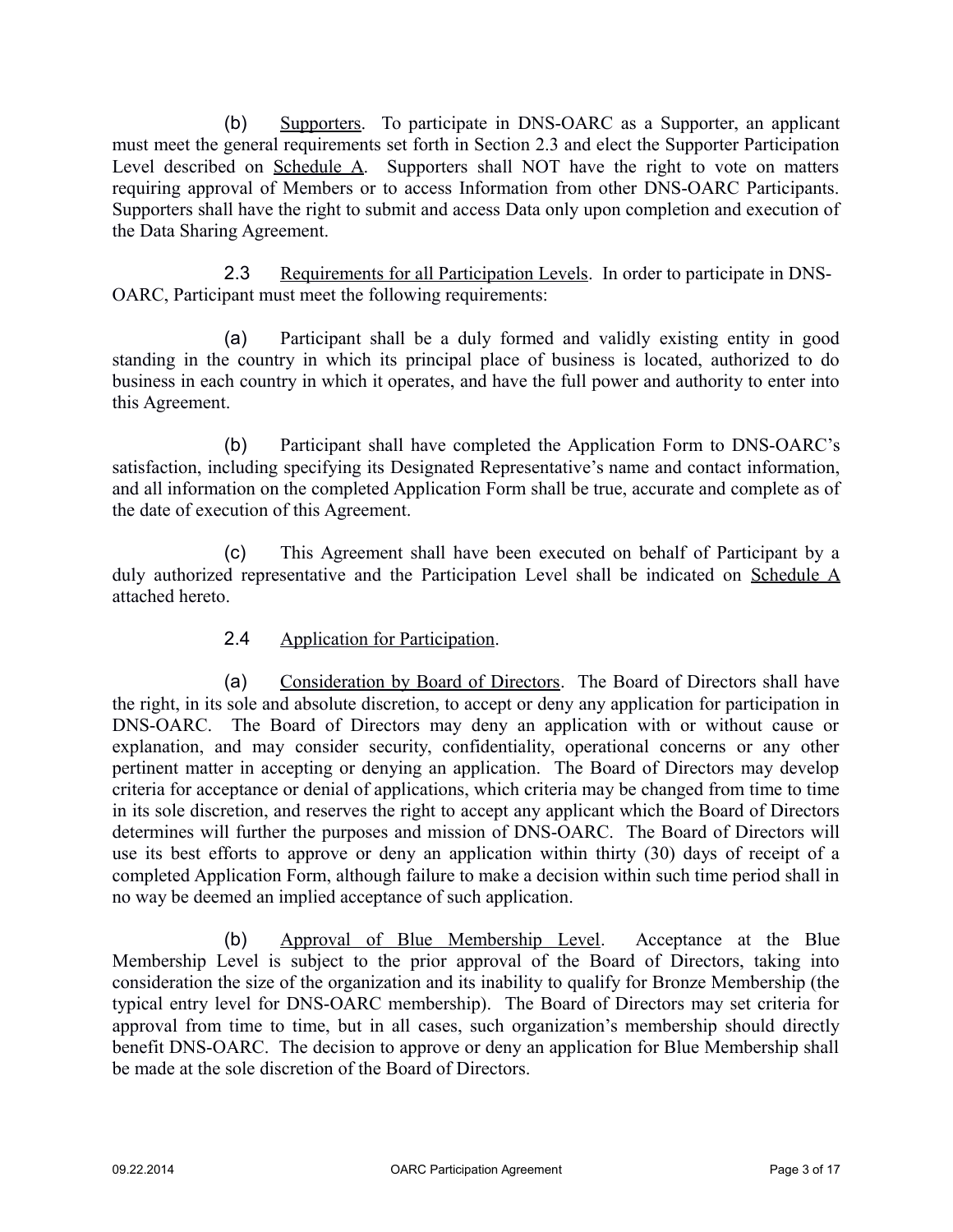# 2.5 Designated Representative and Points of Contact.

- (a) Designated Representative. The Designated Representative shall be a specific individual who has been designated by Participant to act as Participant's primary contact for all communications with Participant concerning DNS-OARC. The Designated Representative shall have the authority to act on behalf of Participant in all matters related to DNS-OARC. The DNS-OARC Secretariat and the Board of Directors shall be entitled to rely on such authority without further inquiry. Participant shall specify its initial Designated Representative on the Application Form and shall send written notice to DNS-OARC of any change in its Designated Representative.
- (b) Points of Contact. DNS-OARC Members shall be entitled to designate additional individuals (a "Point of Contact") who will have access to other Members' Point of Contact details, portal and mailing list(s). The number of Points of Contact for each Member is described on Schedule A and depends on the level selected. The Designated Representative is considered one of the Points of Contact for each Member.
	- 3. Dues and Contributions.

3.1 Funding. DNS-OARC is supported by Member Dues, grants and/or sponsors and all operating costs of DNS-OARC are paid by funds obtained from these sources.

3.2 Member Dues. Members shall pay the annual Member Dues for participation in DNS-OARC as specified on Schedule A attached hereto. The Board of Directors reserves the right in its sole discretion to change the Member Dues from time to time, with any such change to become effective upon the renewal of a Member's annual term. All Member Dues are nonrefundable and shall under no circumstances be refunded in the event of termination prior to the expiration of the then-current term.

3.3 Payment of Member Dues. A Member shall pay its first year's Member Dues to DNS-OARC upon execution and delivery of this Agreement. All subsequent Member Dues shall be paid on or before the annual renewal date of this Agreement. If DNS-OARC does not receive payment in full within thirty (30) days of the due date, then the Member shall be deemed suspended and shall not be entitled to participate in DNS-OARC until such time as such Member Dues are paid in full. Furthermore, DNS-OARC shall have the right to declare a default and terminate such Member in accordance with the procedure set forth in Section 4.3 below.

3.4 Supporter Contributions. Supporters shall make a tangible contribution to DNS-OARC on at least an annual basis. This requirement may be waived on a per-case basis at the discretion of the Board of Directors. If DNS-OARC has not received such a contribution after a period of one (1) year, then DNS-OARC may terminate this Agreement with respect to such Supporter. Tangible contributions may include one or more of the following: (a) submitted data; (b) presentations given to DNS-OARC Members; (c) goods or services with a notional financial value.

4. Term and Termination of Agreement.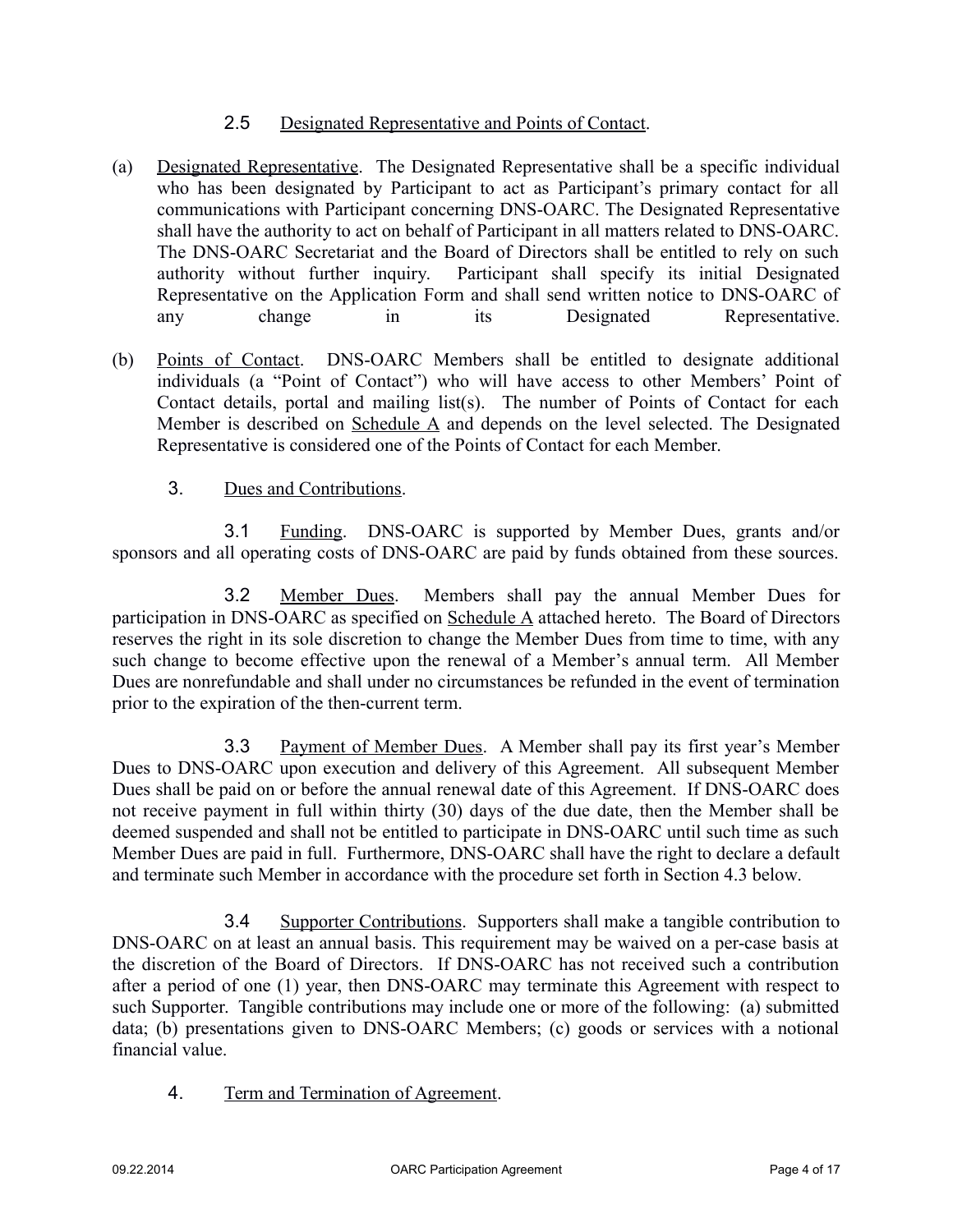4.1 Initial and Renewal Terms. This Agreement shall be effective as of the Effective Date and shall continue for one (1) year therefrom. This Agreement shall renew automatically for successive one-year terms unless one party gives the other party thirty (30) days advance written notice before the end of the then-current term. Upon annual payment of its Member Dues or submission of its Contribution, Participant is deemed to have accepted any amendments or modifications to this Agreement in effect at the time of such payment, provided that such amendments or modifications were duly approved by the Board of Directors. Upon written request, DNS-OARC shall make available to Participant a copy of the then-current version of this Agreement and a copy of the Agreement most recently executed by Participant.

4.2 Termination By Participant. Participant may terminate this Agreement at any time upon thirty (30) days prior written notice to DNS-OARC.

4.3 Termination By DNS-OARC For Cause. DNS-OARC may terminate this Agreement at any time in the event that: (a) Participant fails to perform any of its obligations under this Agreement, including without limitation, the payment of Member Dues, and such failure remains unremedied for a period of thirty (30) days after written notice thereof, or (b) Participant shall become insolvent, make an assignment for the benefit of creditors, commence any proceeding in bankruptcy or consent to any bankruptcy or similar proceeding, or (c) Participant is unable to be contacted or located despite reasonable attempts to do so. Termination shall not relieve or excuse Participant from a breach of this Agreement which occurred prior to termination thereof.

4.4 Immediate Termination By DNS-OARC. DNS-OARC may terminate this Agreement at any time without prior oral or written notice in the event that the Board of Directors determines, in its sole discretion, that such immediate termination is necessary to prevent the breach of confidential or security-related information or to maintain the viability or integrity of DNS-OARC.

4.5 Member Termination. In the event that Participant is a Member, the termination of membership in DNS-OARC shall be governed by Article III, Section 3 of the Bylaws.

4.6 All Terminations. Following any termination of this Agreement, neither party shall have any rights or obligations with respect to the other party or participation in DNS-OARC, except for those continuing obligations as provided in Section 14.1, and no refund or credit shall be given for any Member Dues paid by Participant prior to termination.

5. Information – Confidentiality and Use.

5.1 Information vs. Data. Within DNS-OARC, Information and Data have different meanings (see Section 1.2 above for specific definitions) and are governed by different rules and restrictions. All Members may submit and receive DNS-OARC Information and may submit and/or have access to Data upon completion and execution of the Data Sharing Agreement. All Supporters who have executed the Data Sharing Agreement may submit and/or have access to DNS-OARC Data but may not submit or receive Information unless specially approved by the Board of Directors. The submission, receipt and use of Information are set forth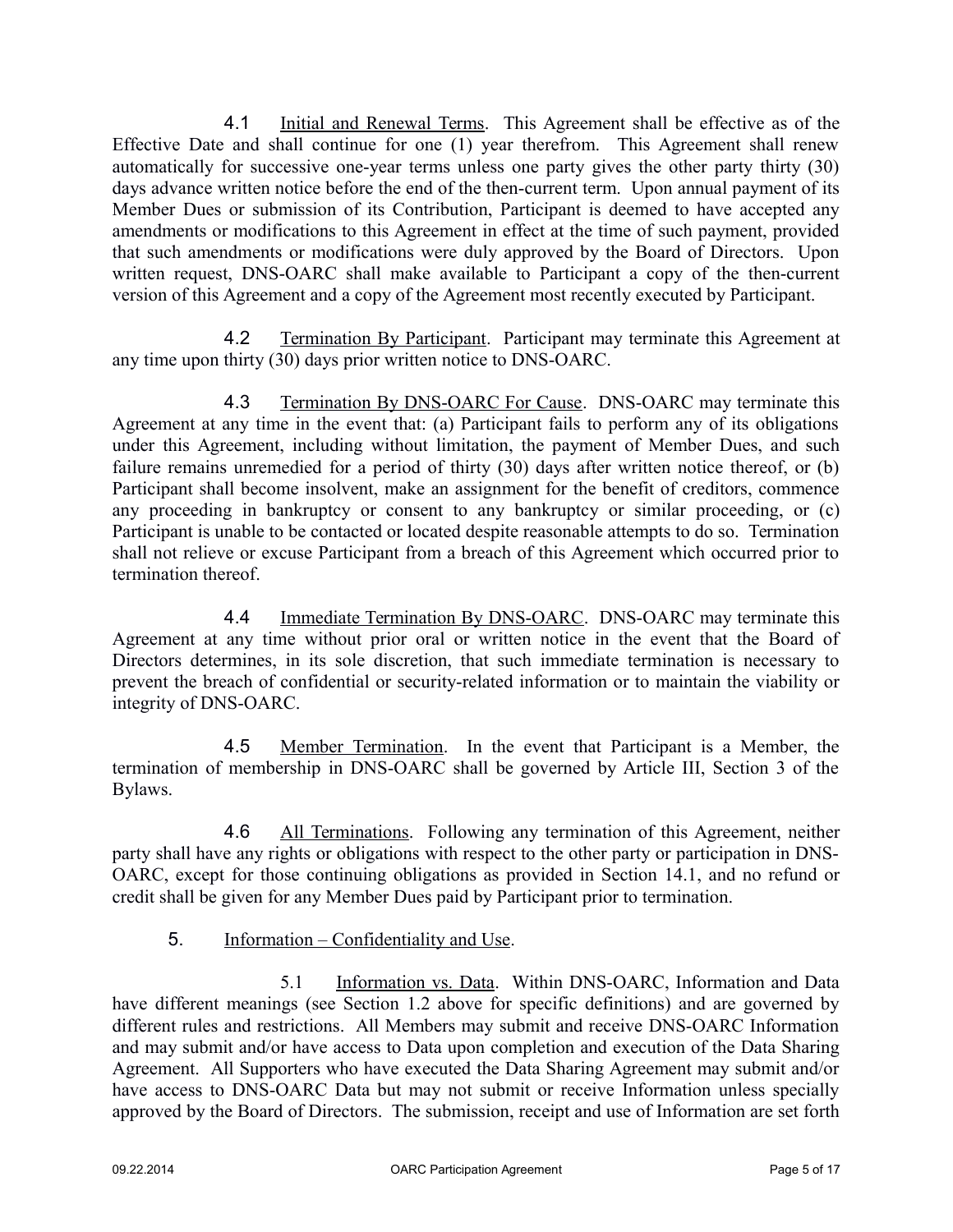in this Section 5. The submission, receipt and use of Data are set forth in the Data Sharing Agreement.

5.2 Categories of Information. All Information submitted in connection with DNS-OARC shall be categorized as follows:

(a) Non-Confidential. Unless otherwise specified at the time of submission, all Information shall be deemed non-confidential and may be disseminated to any parties, whether or not they are DNS-OARC Participants.

(b) Confidential Information – DNS-OARC Participants. If a Participant wishes certain Information to be treated as confidential by the other DNS-OARC Participants, Participant shall clearly designate such Information at the time of submission as confidential ("Confidential Information"). All such Confidential Information may be used by DNS-OARC and the Members, provided that they (i) shall hold all Confidential Information in the highest confidence, (ii) shall not disclose, disseminate or publicize any Confidential Information to any person or entity, and (iii) shall take all action necessary or appropriate to hold all Confidential Information in the highest confidence. All Confidential Information shall remain confidential for a period of two (2) years after submission, unless a longer period is requested in writing by a Participant.

(i) Exceptions to Confidentiality. Confidential Information shall not include: (A) Information already in possession of the non-disclosing party through lawful means or through independent development, (B) Information which is publicly available when received or thereafter becomes publicly available through no fault of the non-disclosing party, (C) Information which is required to be disclosed as a result of a final order of a court of competent jurisdiction in a proceeding in which the disclosing party has had a reasonable opportunity to contest disclosure, and (D) Information which the disclosing party did not designate as confidential.

(ii) Form of Disclosure. Confidential Information submitted by Participant shall be communicated only in writing or other tangible means of expression. In the event of any oral disclosure, Participant must provide written notice to DNS-OARC within ten (10) days of such submission that the Information submitted is to be treated as "Confidential Information" and subject to the restrictions described in this Section 5. If Participant fails to send such notice within the 10-day period, then the Information disclosed shall be deemed to be non-confidential.

(iii) Use of Confidential Information. Participant shall not use or circulate Confidential Information within its own organization or its affiliates (*i.e.,* entities controlled by or under common control with Participant) other than as strictly necessary on a need-to-know basis, and then with appropriate written confidentiality agreements. In no event shall Participant cause, permit or enable any third party to have access to or use Confidential Information in any manner whatsoever without the prior written consent of both the disclosing party and the Board of Directors and the execution by such third party of an appropriate written confidentiality agreement. In no event shall Participant (or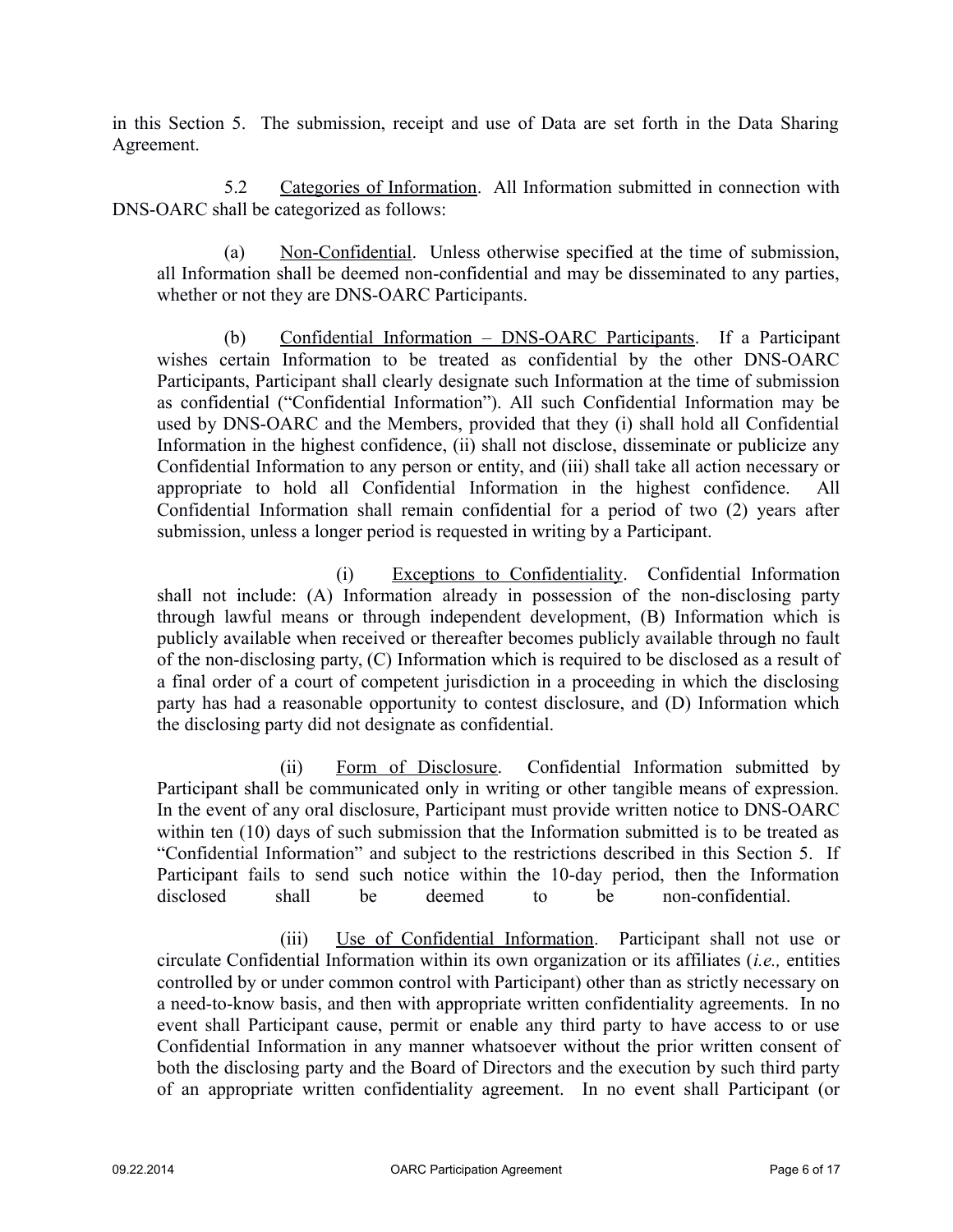anyone to whom it discloses Confidential Information) package or repackage any Confidential Information into a commercial product or service.

(iv) Non-Participant Information. If any third party (*e.g.,* a governmental entity, computer emergency response team, information sharing and analysis center, etc.) wishes to share Confidential Information with DNS-OARC Participants, the Board of Directors may disclose such Information to its Participants and designate it as Confidential. In such event, Participant shall treat such Information as Confidential Information and subject to all of the restrictions contained in this Section 5.

- 5.3 Sharing of Information. DNS-OARC was founded for the purpose of having its Participants submit and share information. To further that purpose, all Participants are strongly encouraged to designate as Non-Confidential as much Information as possible in order to ensure broad distribution of such Information.
- 5.4Submission of Information. Each time Participant submits any Information to DNS-OARC, Participant must designate what restrictions, if any, are to be placed on the Information. This includes whether such Information is Confidential or Non-Confidential, attributable or anonymous, whether redistributable or not, and so forth, as appropriate. Participant is solely responsible for designation of any applicable restrictions. In the absence of any such designated restrictions, the Information submitted shall be deemed to be Non-Confidential and available on an unrestricted basis. Participant may change its designation of restrictions from time to time by written notice to DNS-OARC of such change.
- 5.5Source-Identifying Information. At the time of submission, Participant may identify any Information as either "attributable" or "anonymous." If no such designation is made, the Information shall be deemed submitted anonymously. For any anonymous submission, Participant shall be responsible for removal of all source-identifying Information. DNS-OARC shall use reasonable efforts to remove any source-identifying Information of which it may be aware, but Participant acknowledges and agrees that DNS-OARC does not have the capacity to so edit every submission from Participant.
- 5.6DNS-OARC Use of Information and Data. The DNS-OARC staff and the Board of Directors may make any use of Information and/or Data submitted by Participants or third parties (including providing selected Information to the public) which they deem advisable, except as otherwise provided in this Agreement. Information and Data disseminated to Members shall be made available on a non-discriminatory basis except as otherwise provided in this Agreement. Notwithstanding the above, the Board of Directors shall retain the right to delay or withhold the release of any Information or Data to Participants or third parties, if it determines in its sole discretion that such delay or withholding is necessary or advisable for whatever reason it deems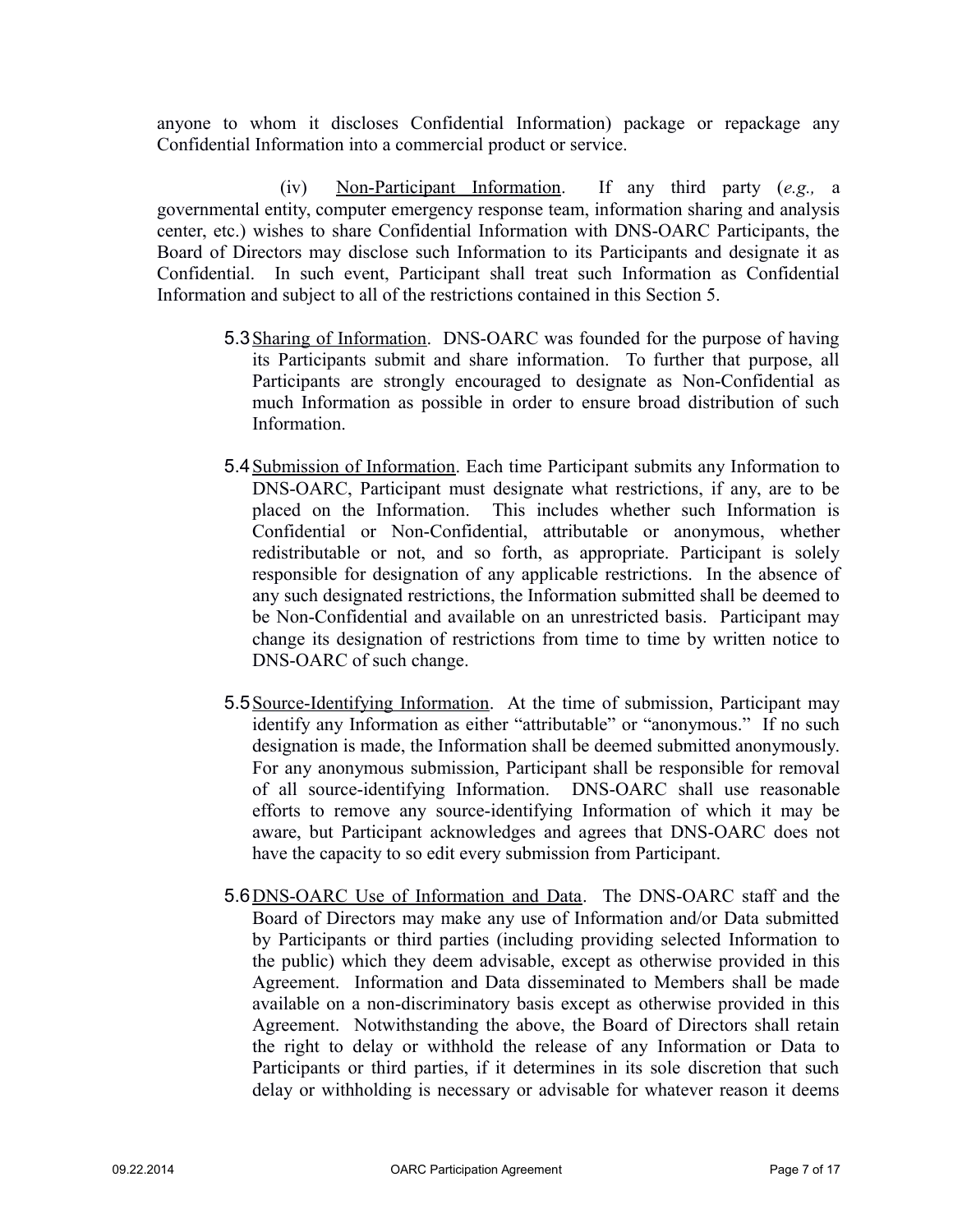sufficient, including without limitation, potential harm to persons, property or the information technology infrastructure.

5.7Accuracy of Information. Participant shall use its best efforts to ensure that all Information which it provides to DNS-OARC or other DNS-OARC Participants is accurate and complete and shall not knowingly provide any false, inaccurate or misleading Information. DNS-OARC shall use its best efforts to ensure that all Information which it disseminates to DNS-OARC Participants is accurate and complete and shall not knowingly provide any false, inaccurate or misleading Information. However, neither Participant nor DNS-OARC warrants the absolute accuracy or completeness of the Information provided or disseminated in connection with this Agreement.

6. Reservation of Rights. Any rights that are not expressly granted herein are reserved to the individual parties. This Agreement does not in any way: (i) grant to any party the right to copyright, trademark or patent any property of any other party (except that for protection of data received at DNS-OARC, the Board of Directors may register compilation copyrights in its own name for the data accumulation of the DNS-OARC Participants and analysis thereof); (ii) obligate any party to disclose or receive any information, perform any work, or enter into any lease, license, business engagement or other business relationship or agreement; (iii) limit any party from developing, manufacturing or marketing products or services which may be competitive with DNS-OARC or other DNS-OARC Participants; (iv) limit any party from assigning or reassigning its employees in any way; (v) create any joint relationship or authorize any party to act or speak on behalf of DNS-OARC or any other DNS-OARC Participant; or (vi) limit any Participant from entering into a business relationship with any other entity.

7. Disclaimer of Warranties. ALL INFORMATION, SERVICES, GOODS AND SOFTWARE, IF ANY, WHICH IS PROVIDED BY A PARTY TO ANY OTHER PARTY IN CONNECTION WITH THIS AGREEMENT, IS PROVIDED SOLELY ON AN AS-IS BASIS, WITHOUT REPRESENTATION OR WARRANTY OF ANY KIND, EXPRESS OR IMPLIED, INCLUDING, WITHOUT LIMITATION, ANY WARRANTY ARISING OUT OF ANY COURSE OF DEALING, CUSTOM OR USAGE OF TRADE, WARRANTIES OF MERCHANTABILITY, FITNESS FOR A PARTICULAR PURPOSE, NON-INTERFERENCE AND NON-INFRINGEMENT.

8. Limitation of Liability. THE REMEDIES OF ANY PARTY WITH RESPECT TO PARTICIPATION IN DNS-OARC OR THE PROVISION OR USE OF INFORMATION IN CONNECTION THEREWITH, WHETHER IN CONTRACT, IN TORT, OR OTHERWISE, SHALL BE EXCLUSIVELY AS SET FORTH HEREIN. IN NO EVENT UNDER ANY THEORY SHALL A PARTY'S LIABILITY TO ANOTHER PARTY FOR ANY DAMAGES HOWSOEVER ARISING OF ANY TYPE BE IN AN AMOUNT IN EXCESS OF THE MINIMUM ANNUAL MEMBER DUES FOR PLATINUM MEMBERS. IN NO EVENT UNDER ANY THEORY SHALL ANY PARTY BE LIABLE TO ANOTHER PARTY FOR INCIDENTAL, INDIRECT, SPECIAL, PUNITIVE, OR CONSEQUENTIAL DAMAGES, INCLUDING, BUT NOT LIMITED TO, DAMAGE FOR LOSS OF PROPERTY OR SOFTWARE, LOSS OF PROFITS OR REVENUE, LOSS OF USE, COST OF CAPITAL, LOSS OF DATA, OR ANY OTHER ECONOMIC LOSS, NOTWITHSTANDING THAT SUCH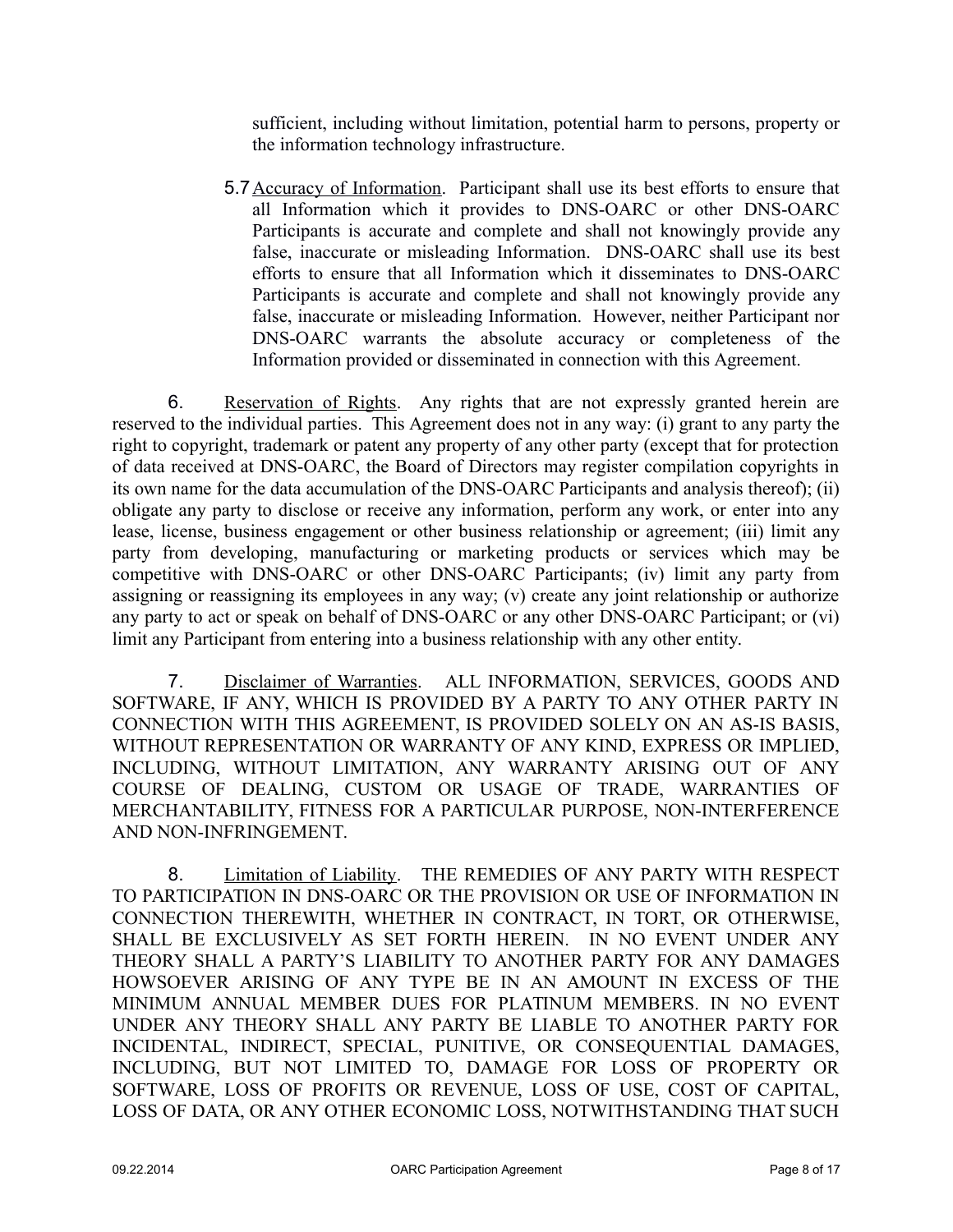PARTY MAY HAVE BEEN ADVISED OF THE POSSIBILITY OF ANY SUCH LOSS OR DAMAGE. UNDER NO CIRCUMSTANCES SHALL ANY FAILURE OF ANY REMEDY OF ITS ESSENTIAL PURPOSE AFFECT THE FOREGOING DISCLAIMER OF DAMAGES. IN NO EVENT MAY A CAUSE OF ACTION BE ASSERTED AGAINST ANY PARTY UNDER THIS AGREEMENT WHICH ARISES OUT OF OR RELATES TO ANY EVENT OCCURRING MORE THAN ONE YEAR PRIOR TO THE FILING OF SUCH CAUSE OF ACTION.

IN NO EVENT SHALL DNS-OARC INCUR ANY LIABILITY WHATSOEVER FOR THE FOLLOWING: (A) DENIAL OF ANY POTENTIAL PARTICIPANT'S APPLICATION, (B) ANY TERMINATION PURSUANT TO SECTION 4 ABOVE, (C) COMMUNICATIONS WITH PARTICIPANT'S DESIGNATED REPRESENTATIVE AND ANY ACTIONS TAKEN OR NOT TAKEN IN RELIANCE ON SUCH REPRESENTATIVE'S AUTHORITY TO ACT ON BEHALF OF PARTICIPANT, (D) ANY DISCLOSURE OF CONFIDENTIAL INFORMATION WHERE PARTICIPANT FAILED TO APPROPRIATELY DESIGNATE SUCH INFORMATION AS CONFIDENTIAL OR REMOVE SOURCE-IDENTIFYING INFORMATION OR WHERE SUCH DISCLOSURE WAS NOT THE RESULT OF DNS-OARC'S NEGLIGENCE OR INTENTIONAL ACTS, (E) DNS-OARC'S USE OF ITS GOOD FAITH DISCRETION PURSUANT TO THE TERMS OF THIS AGREEMENT, OR (F) ANY CLAIM OR DEMAND AGAINST PARTICIPANT BY ANY OTHER PARTY.

# 9. Indemnification.

9.1 Mutual Indemnification. Each party agrees to indemnify, hold harmless and defend the other party from and against any claim, action, loss, liability, expense, demand, damage or judgment, including costs and attorneys' fees, which arises as a result of or in connection with (i) any actions by a party or any of such party's agents, employees, consultants or representatives, including a breach of this Agreement, or (ii) a party's use or misuse of any information obtained in connection with this Agreement.

9.2 Indemnification of DNS-OARC. Each Participant agrees to indemnify, hold harmless and defend DNS-OARC from and against any claim, action, loss, liability, expense, demand, damage or judgment, including costs and attorneys' fees, which arises as a result of or in connection with any knowingly false, incomplete or misleading information given by Participant in connection with this Agreement, including without limitation, any information contained on the Application Form.

10. Publicity. The Board of Directors reserves the exclusive right to issue press releases or marketing, advertising and promotional materials related to DNS-OARC. Participant shall not issue or cause to be issued any press releases or promotional, marketing or advertising materials, nor shall Participant make any representations on behalf of DNS-OARC, the Board of Directors or another DNS-OARC Participant. Participant may issue a press release announcing Participant's joining DNS-OARC, subject to the Board of Director's prior written consent, which consent shall not be unreasonably withheld, conditioned or delayed. The names of specific DNS-OARC Participants will not be utilized by DNS-OARC or the Board of Directors except to list or mention them as Participants of DNS-OARC on its web pages, or in promotional, marketing or publicity materials.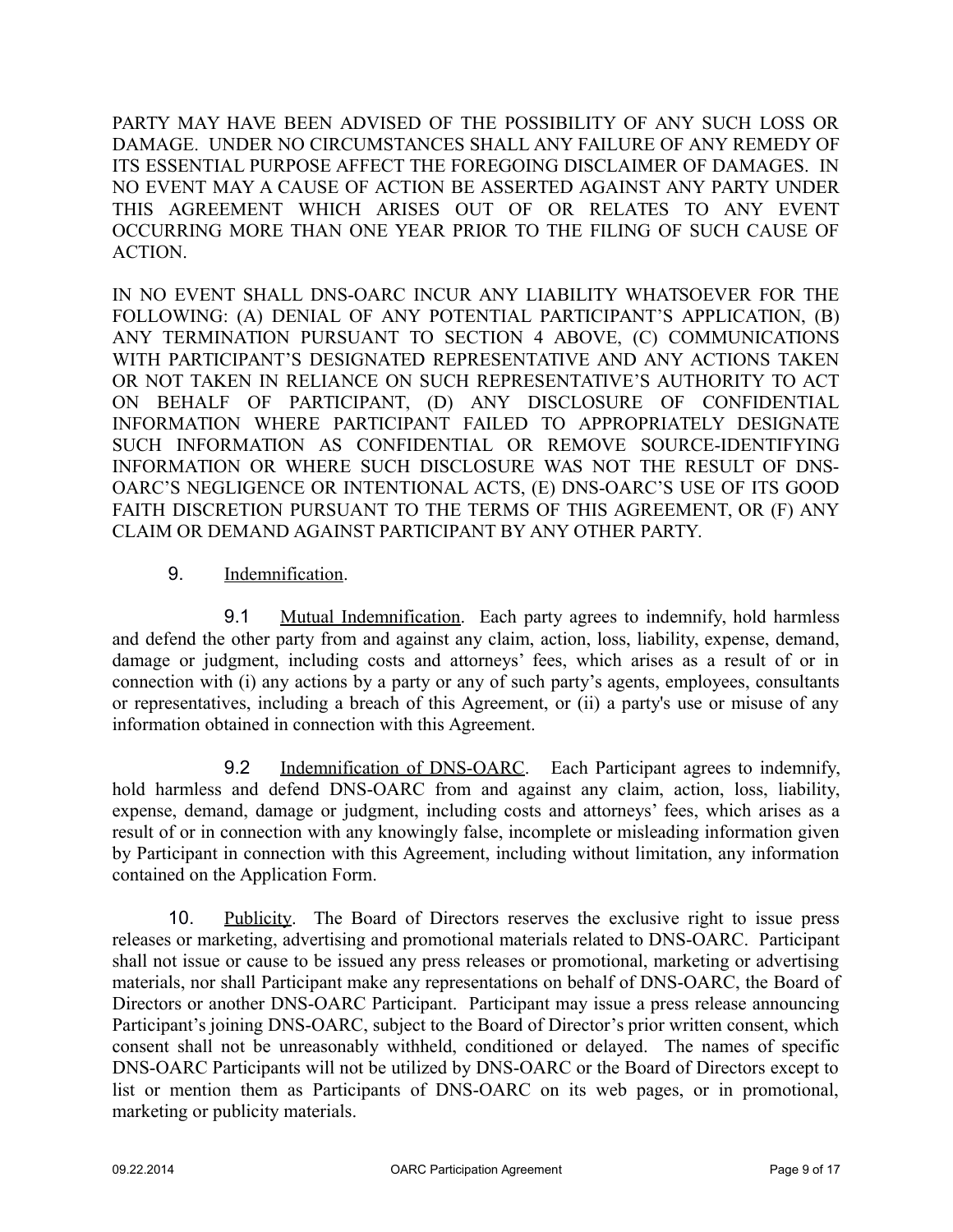11. Trademarks. Neither Participant nor DNS-OARC shall use the name, trademark, logo or other indicia of the other party without the prior written consent of such other party, which may be given or withheld in such other party's sole discretion.

12. Relationship Among Parties. Nothing in this Agreement shall be construed to create a partnership, joint venture, franchise, affiliate, employer-employee or principal-agent relationship, but rather the relationship of the parties shall be that of independent parties. No party shall have the authority to commit or bind any other party without such party's prior written consent. Each party is responsible for the supervision, direction and control of its respective personnel.

13. Notices. All notices required under this Agreement shall be given in writing and sent: (a) by personal delivery or by registered or certified mail, return receipt requested, to the address set forth below in the signature block of this Agreement, (b) by facsimile to the fax number set forth below, or (c) by email to the email address set forth below. Any such notice shall be deemed to have been given on the date of delivery if sent by personal delivery, facsimile or email, or three (3) business days after the date of mailing, irrespective of the date appearing therein. Either party may change its address by written notice to the other party pursuant to this Section.

14. Miscellaneous.

14.1 Survival. The obligations of the parties under Sections 5, 7, 8, 9, 10 and 11 shall survive the termination or expiration of this Agreement.

14.2 Governing Law. This Agreement shall be governed and construed according to the laws of the State of California applicable to contracts between residents of California which are made and performed in California.

14.3 Mediation and Arbitration. Any controversy or claim between the parties arising out of or relating to this Agreement shall be settled by mediation or by arbitration in San Mateo County, California.

(a) Mediation. The parties shall attempt in good faith to settle their dispute by mediation for a period of thirty (30) days before the commencement of arbitration proceedings.

(b) Arbitration. Any matter not settled by mediation shall be determined by arbitration before a single arbitrator in accordance with the International Arbitration Rules of the International Centre for Dispute Resolution. The costs of the arbitration, including the arbitrator's fee, shall be borne equally by the parties to the arbitration, but attorneys' fees may be awarded to the prevailing or most prevailing party at the discretion of the arbitrator. The arbitrator shall not have any power to alter, amend, modify or change any of the terms of this Agreement nor to grant any remedy which is either prohibited by the terms of this Agreement, or not available in a court of law. Judgment upon the award rendered by the arbitrator may be entered in any court of competent jurisdiction.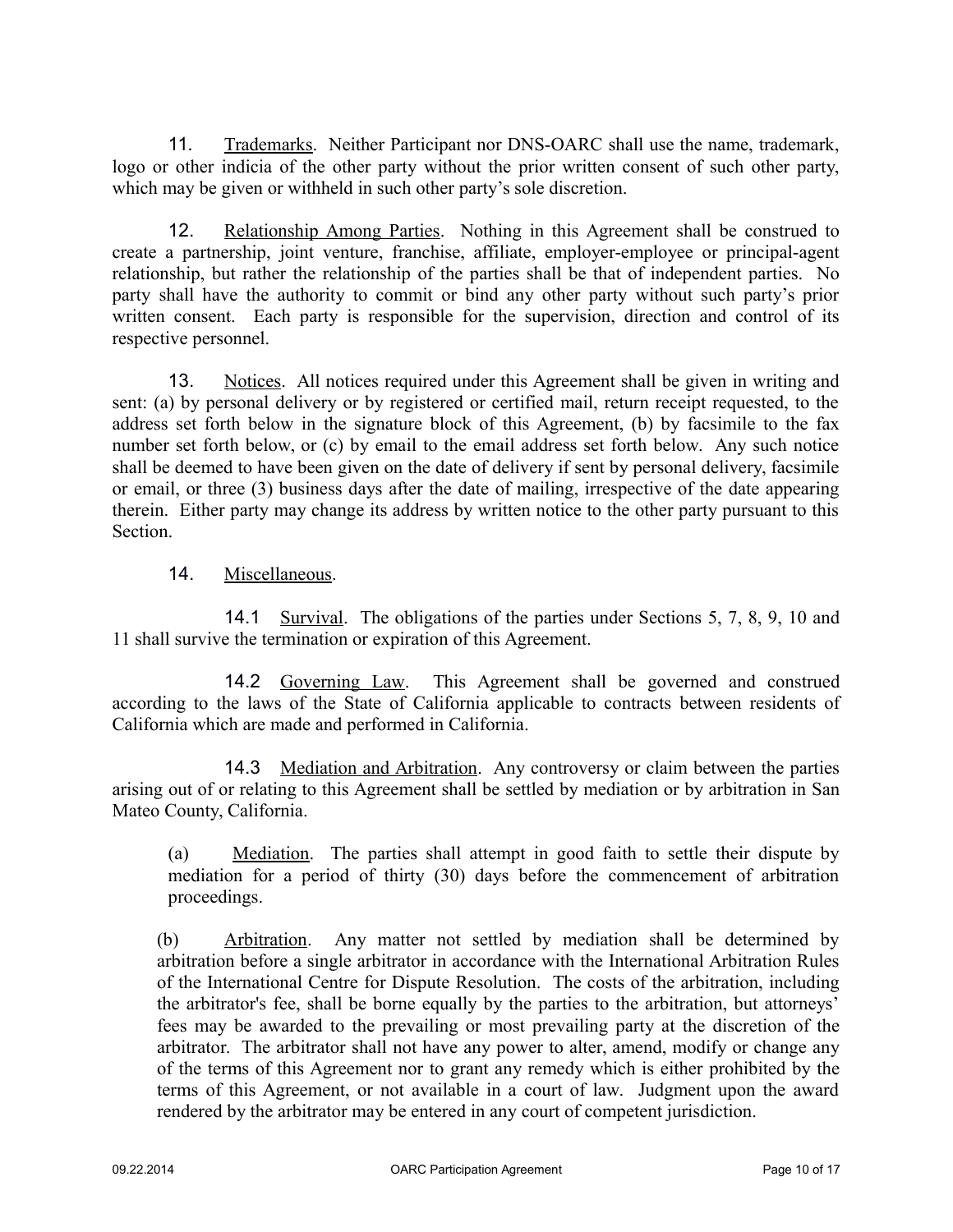(c) Enforcement. In the event that either party fails to comply with Sections 14.3(a) or (b), the other party may file an action in any court of competent jurisdiction to compel the non-compliant party to comply with such provisions. In such event, the prevailing party shall be entitled to recover its attorneys' fees and costs.

14.4 Severability. If any provision of this Agreement is illegal, invalid or voidable under any applicable law, it shall be severable, the remaining provisions shall not be affected, impaired or invalidated and the Agreement shall be interpreted as far as possible so as to give effect to its stated purpose.

14.5 Attorneys' Fees. In the event that any action is brought to enforce any of the terms of this Agreement, the prevailing party shall be entitled to recover the reasonable costs and expenses of such action, including reasonable attorneys' fees, subject to the conditions specified in Subsections 14.3 (b) and (c) above.

14.6 Jurisdiction and Venue; Enforcement. Each party hereby submits to the exclusive jurisdiction and venue of the Superior Court of the State of California for the County of San Mateo or the Federal District Court for the Northern District of California for the purposes of any action to enforce its rights under Sections 14.3 and 14.6 of this Agreement, and agrees that service upon such party in any such action may be made by first class mail, certified or registered, to the addresses set forth above. Each party acknowledges that in the event of a breach of this Agreement the damage to the non-breaching party would be irreparable and extremely difficult to estimate, making any remedy at law or damages inadequate. Thus, in addition to any other right or remedy available to it, a party shall be entitled to specific performance of any provision of this Agreement and, for the purpose of aiding the arbitration and/or preserving the rights of a party under this Agreement pending an arbitration, each party shall have the right to seek temporary or preliminary injunctive relief from the arbitration panel or in a court located in the Superior Court of the State of California for the County of San Mateo or the Federal District Court for the Northern District of California, which shall not be a waiver of the arbitration provisions contained herein. The parties agree that any judgment entered by the above Courts shall be given full force and effect and shall be enforceable in any court of competent jurisdiction.

14.7 Successors and Assigns. The terms and provisions of this Agreement shall be binding upon and inure to the benefit of the parties, their successors, assigns and legal representatives. Notwithstanding the foregoing, this Agreement shall not be assignable by Participant without DNS-OARC's prior written consent.

14.8 Waiver. No delay or failure of either party to exercise any right or remedy pursuant to this Agreement shall operate as a waiver thereof. No waiver of any term or provision of this Agreement shall be effective unless such waiver is in writing and signed by the waiving party.

14.9 Headings and Pronouns. The headings of the sections of this Agreement are for convenience and reference only and are not to be considered in construing this Agreement. All pronouns used in this Agreement shall be deemed to include masculine,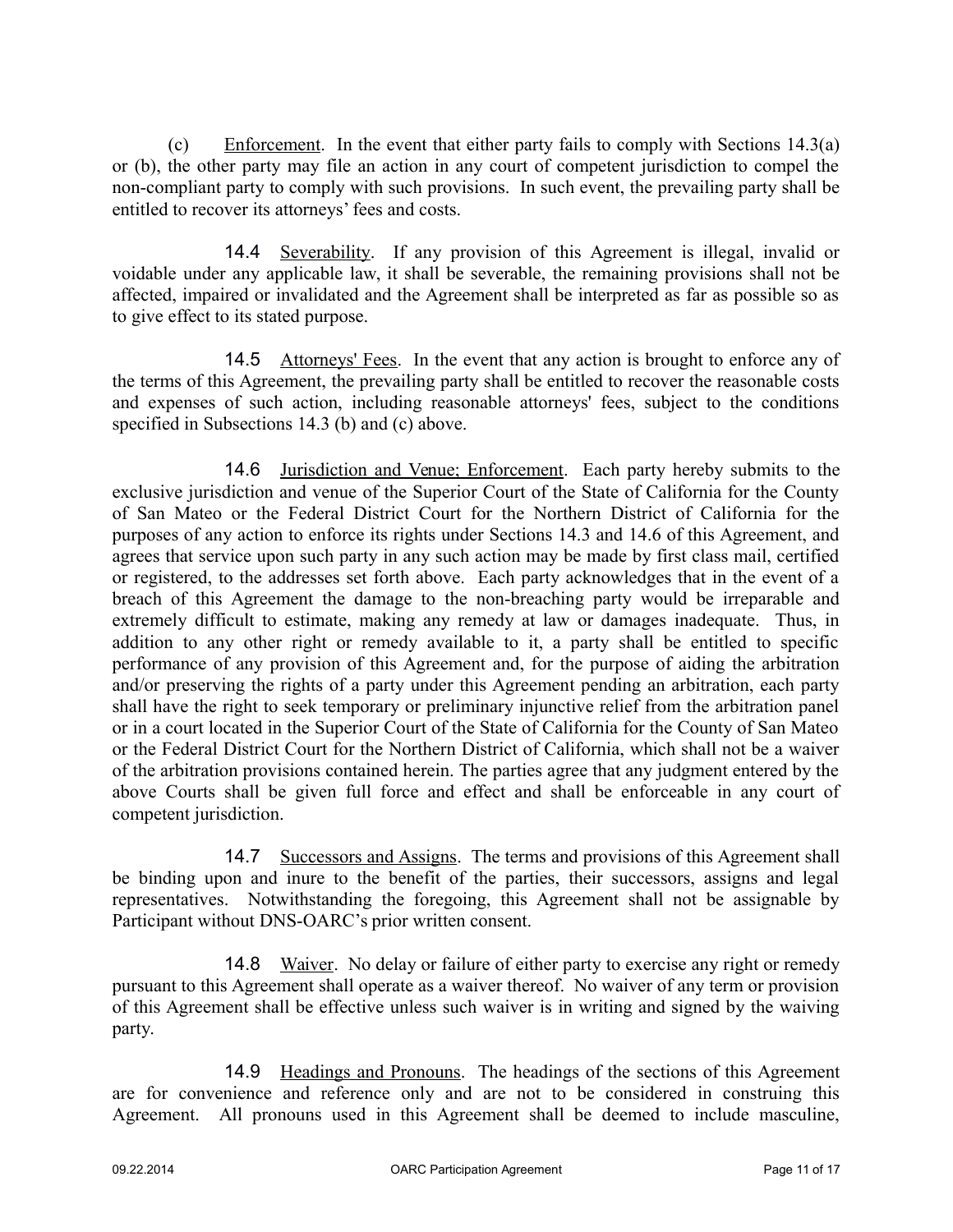feminine and and neuter forms.

14.10 Counterparts; Electronic Signatures. This Agreement may be executed in any number of counterparts, each of which shall be deemed an original, but all of which together shall constitute one instrument. Signatures may be delivered electronically or by facsimile, and such copies shall be treated as originals for all purposes.

14.11 Further Assurances. Each party hereto shall use their best efforts to do and perform or cause to be done and performed all further acts and shall execute and deliver all other agreements, certificates, instruments or documents as the other party may reasonably request in order to promote the intent and purpose of this Agreement and the consummation of the transactions contemplated thereby.

14.12 Entire Agreement; Amendments. This Agreement, including the attached Schedule A which is incorporated herein by this reference, the Data Sharing Agreement, the Application Form and the Bylaws constitute the final and entire understanding and agreement between the parties with respect to the subject matter hereof and supersede all prior and contemporaneous agreements, understandings, negotiations and discussions, written or oral, of the parties hereto, relating to any transaction contemplated by this Agreement. This Agreement may be amended or modified from time to time by the Board of Directors; provided that any such change shall not be effective with respect to Participant until the renewal of Participant's annual term.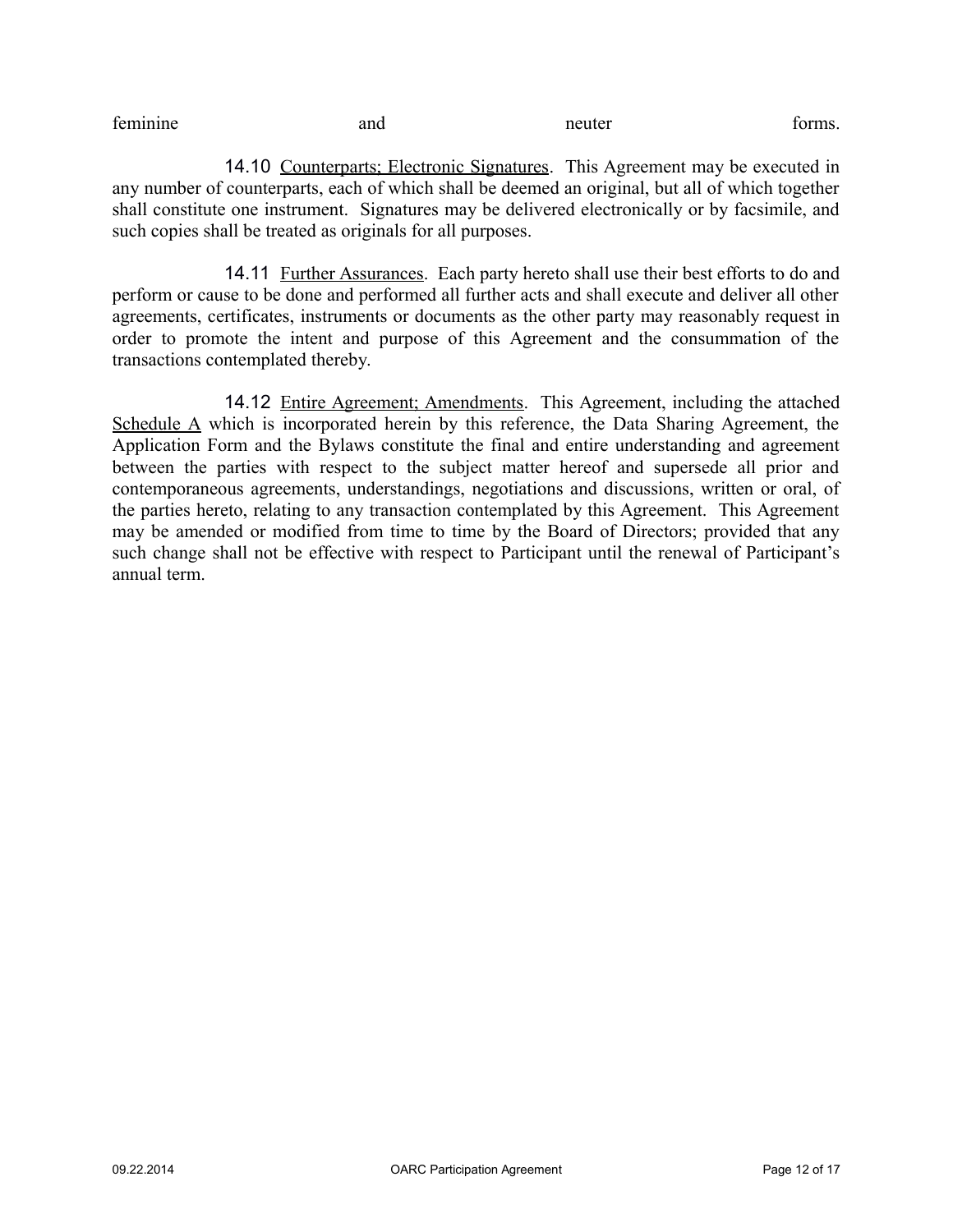IN WITNESS WHEREOF, the parties have executed this Agreement as of the date first set forth above.

| <b>DNS-OARC:</b>    | OARC INC.,<br>a Delaware nonprofit corporation |                                                                                                                                                   |  |
|---------------------|------------------------------------------------|---------------------------------------------------------------------------------------------------------------------------------------------------|--|
|                     | By: $\qquad \qquad$                            |                                                                                                                                                   |  |
|                     | Title: $\qquad \qquad \qquad$                  |                                                                                                                                                   |  |
|                     |                                                | Address: c/o Internet Systems Consortium, Inc.<br>950 Charter Street<br>Redwood City, CA 94063                                                    |  |
|                     |                                                | Attention: DNS-OARC Secretariat                                                                                                                   |  |
| <b>PARTICIPANT:</b> |                                                | Email: admin@dns-oarc.net<br><u> 1980 - Johann Barn, amerikan besteman besteman besteman besteman besteman besteman besteman besteman bestema</u> |  |
|                     |                                                | $a \sim a$                                                                                                                                        |  |
|                     |                                                | By: $\qquad \qquad$                                                                                                                               |  |
|                     | Address:                                       |                                                                                                                                                   |  |
|                     |                                                |                                                                                                                                                   |  |
|                     | Fax:                                           |                                                                                                                                                   |  |

**NOTE:** Participant shall have completed and signed the Application Form on DNS-OARC's website and initialed its choice on Schedule A attached hereto.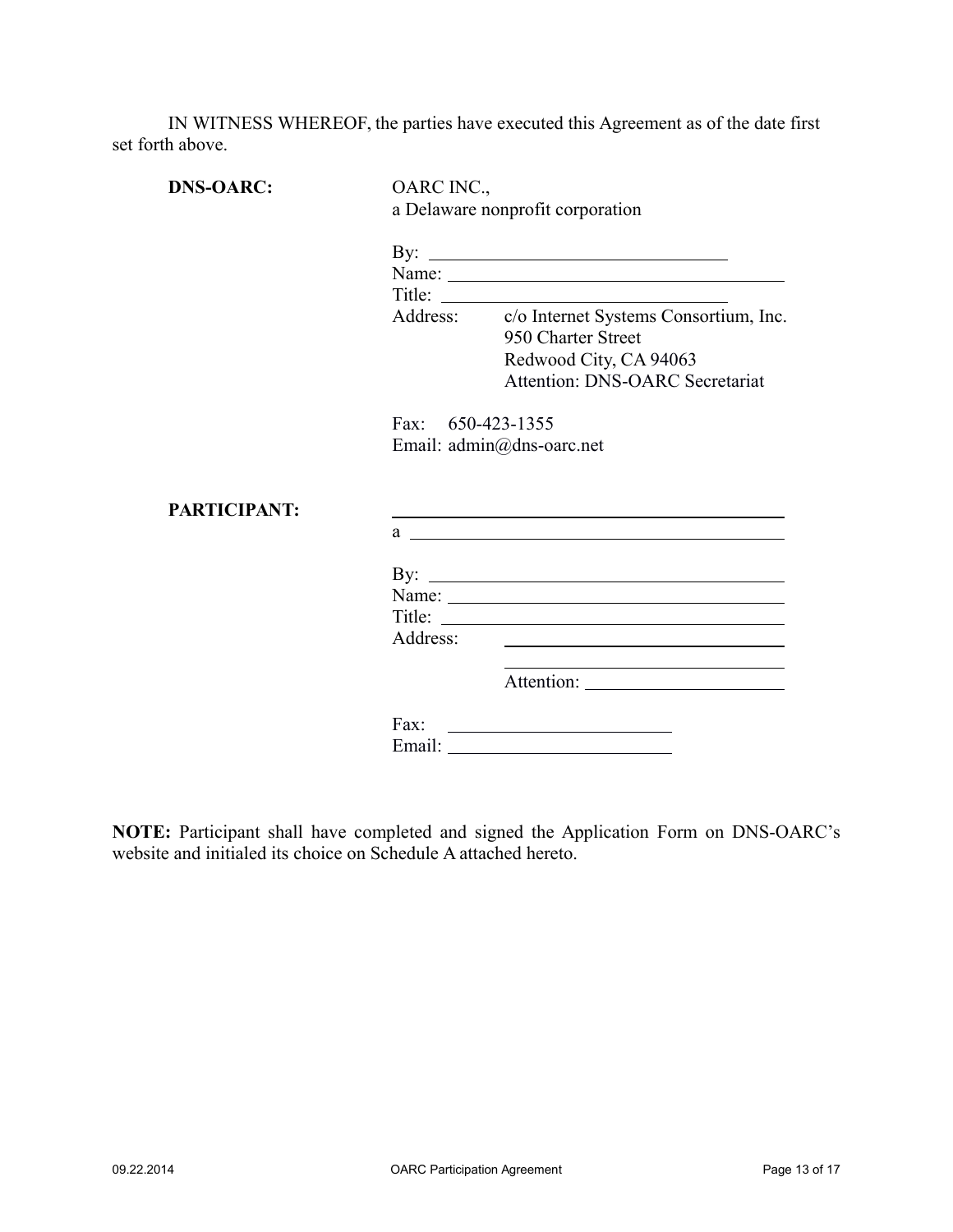#### **DNS-OARC Participation Agreement Schedule A Participation Levels and Dues**

The current Participation Levels and Dues are described below. Please select one of the Member or Supporter Levels below and initial next to your choice.

**A. Member:** Each Member shall be entitled to one (1) vote on any matter requiring the approval of DNS-OARC Members pursuant to the Bylaws.

- Platinum. US\$20,000/year or greater. This is available to corporations and governments with a particularly strong interest in supporting the mission and success of DNS-OARC. This level entitles Member to at least ten (10) assigned Points of Contact, each of which may participate in the DNS-OARC system, and inclusion of Member in publicity materials appearing on the DNS-OARC website and elsewhere.
- \_\_\_\_ Gold. US\$12,500/year. This is available for organizations with a strong interest in the mission and success of DNS-OARC. This level entitles Member to eight (8) assigned Points of Contact, each of which may participate in the DNS-OARC system, and inclusion of Member in publicity materials appearing on the DNS-OARC website and elsewhere.
- Silver. US\$8,500/year, which entitles Member to five (5) assigned Points of Contact, each of which may participate in the DNS-OARC system.
- Bronze. US\$5,500/year, which entitles Member to three (3) assigned Points of Contact, each of which may participate in the DNS-OARC system.
- Blue. US\$1,000/year, which entitles Member to (2) assigned Points of Contact, each of which may participate in the DNS-OARC system. This Membership Level is subject to the discretion of the Board of Directors as set forth in Section 2.4(b) above. As criteria for approval, Blue Membership organizations must have fewer than ten (10) employees OR have less than US\$100,000 in annual revenue.

**B. Supporter:** Supporters do not pay dues and may not vote on Member matters. Supporters are entitled to one (1) assigned Point of Contact, may participate in the DNS-OARC system, may submit and access DNS-OARC Data, and must select at least one option on the attached Data Sharing Agreement. This Participation Level is subject to the discretion of the Board of **Directors** 

Supporter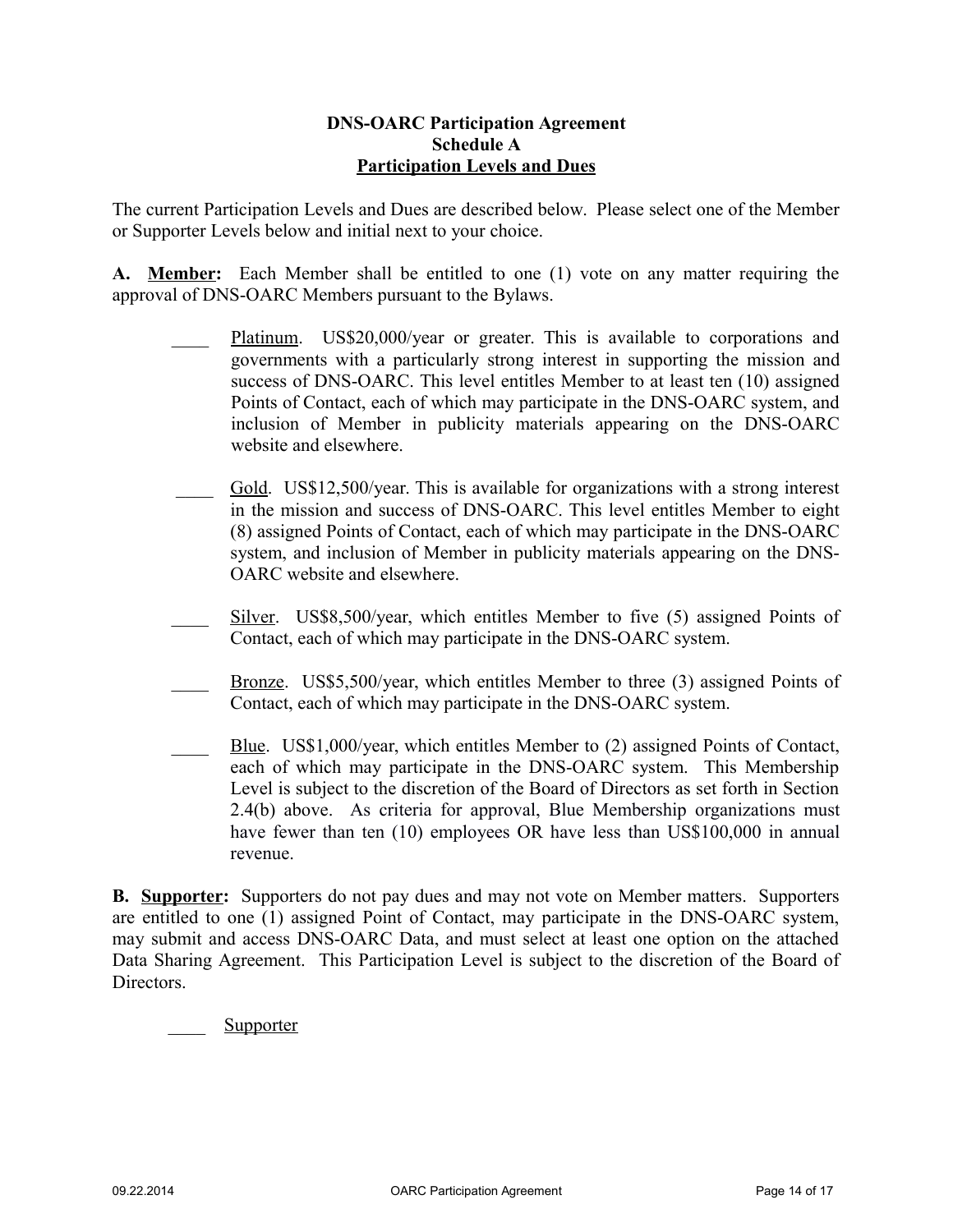#### **Appendix A DNS-OARC Data Sharing Agreement**

ACCESS TO DATA. Only Participants who have executed this Data Sharing Agreement may submit and/or have access to DNS-OARC Data, as defined in the Participation Agreement.

- 1. Types of Data.
	- 1.1 Raw: data submitted by Participants (*e.g*., DITL);

1.2 Generated: data generated by DNS-OARC systems and applications (*e.g*., ODVR, Porttest, Benchmarks);

1.3 Derivative: data derived by analysis from one or more Raw data sets.

# 2. Categories of Data.

2.1 Confidential. Unless otherwise specified at the time of submission or generation, all Data shall be deemed Confidential and may not be disseminated to any parties, whether or not they are DNS-OARC Participants. All such Confidential Data may be used by DNS-OARC and the other DNS-OARC Participants, provided that they (i) shall hold all Confidential Data in the highest confidence, (ii) shall not disclose, disseminate or publicize any Confidential Data to any person or entity, and (iii) shall take all action necessary or appropriate to hold all Confidential Data in the highest confidence. All Confidential Data shall remain confidential for a period of two (2) years after submission, unless a longer period is requested in writing by a Participant.

2.2 Exceptions to Confidentiality. Confidential Data shall not include: (A) Data already in possession of the non-disclosing party through lawful means or through independent development, (B) Data which is publicly available when received or thereafter becomes publicly available through no fault of the non-submitting party, (C) Data which is required to be disclosed as a result of a final order of a court of competent jurisdiction in a proceeding in which the submitting party has had a reasonable opportunity to contest disclosure, and (D) Data which the submitting party did not designate as Confidential.

2.3 Non-Confidential. If a Participant wishes certain Data to be treated as Non-Confidential, Participant shall clearly designate such Data at the time of submission or generation as Non-Confidential Data. All such Non-Confidential Data may be disseminated to any parties, whether or not they are DNS-OARC Participants.

3. Submission of Data. Each time Participant submits any Data to DNS-OARC, Participant must designate what restrictions, if any, are to be placed on the Data. This includes whether such Data is Confidential or Non-Confidential, attributable or anonymous, whether redistributable or not, and so forth, as appropriate. Participant is solely responsible for designation of any applicable restrictions. In the absence of any such designated restrictions, the Data submitted shall be deemed to be Non-Confidential and available on an unrestricted basis.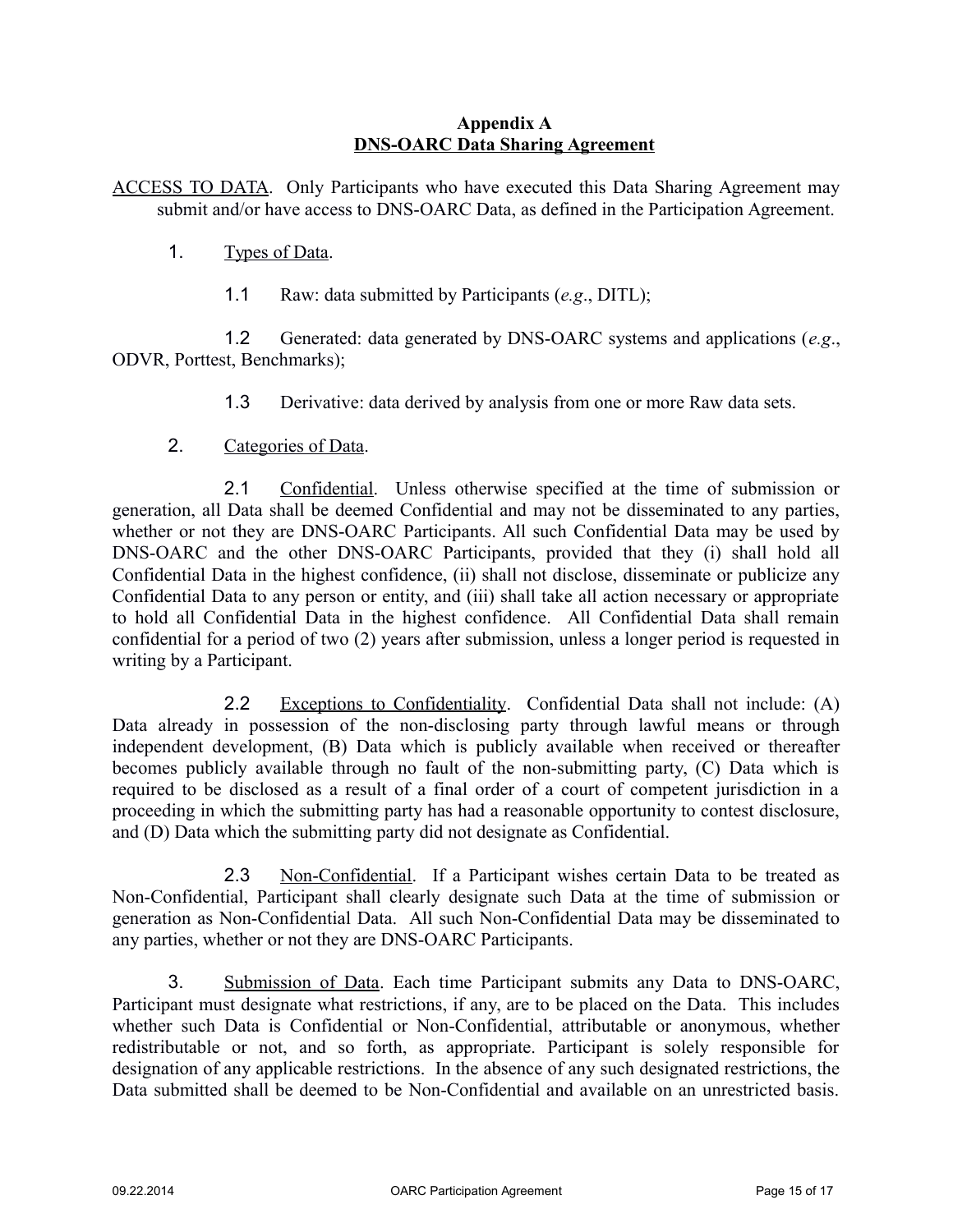Participant may change its designation of restrictions from time to time by written notice to DNS-OARC of such change.

4. Source-Identifying Data. Participant may choose, at its own discretion, to "anonymize" source-identifying elements (*e.g*., IP addresses) prior to submitting Data.

# 5. Participant Use of Data.

5.1 All use of Data submitted to DNS-OARC will take place on DNS-OARC computers. DNS-OARC will provide powerful server computers with high-speed access to the file servers and databases holding the Data to which Participant is permitted access. Participant will copy its data-analysis software to DNS-OARC computers and run that software there. Results of such analysis are considered Derivative Data, and when exported back to Participant's computers are not permitted to contain Raw Data nor can any exported results contain identifying information.

5.2 Participant shall not use or circulate Confidential Data within its own organization or its affiliates (*i.e.,* entities controlled by or under common control with Participant) other than as strictly necessary on a need-to-know basis, and then with appropriate written confidentiality agreements. In no event shall Participant cause, permit or enable any third party to have access to or use Confidential Data in any manner whatsoever without the prior written consent of both the disclosing party and the Board of Directors and the execution by such third party of an appropriate written confidentiality agreement. In no event shall Participant (or anyone to whom it discloses Confidential Data) package or repackage any Confidential Data into a commercial product or service.

6. Specific Requirements of Members. Should any Member's organization have a specific requirement, and subject to the prior consent of the Board of Directors, a Member may provide its own computer to be located in DNS-OARC's data center and administered by DNS-OARC staff, to which only such Member will have access, provided that enough physical space and electric power are available to support such Member's computer. Prior to installation and use of any Member's computer in the DNS-OARC data center, such Member shall enter into an agreement with DNS-OARC setting forth the terms and fees on which such installation and use is permitted. DNS-OARC shall use its best efforts to ensure that its computers remain accessible to and can accommodate reasonable use by Members.